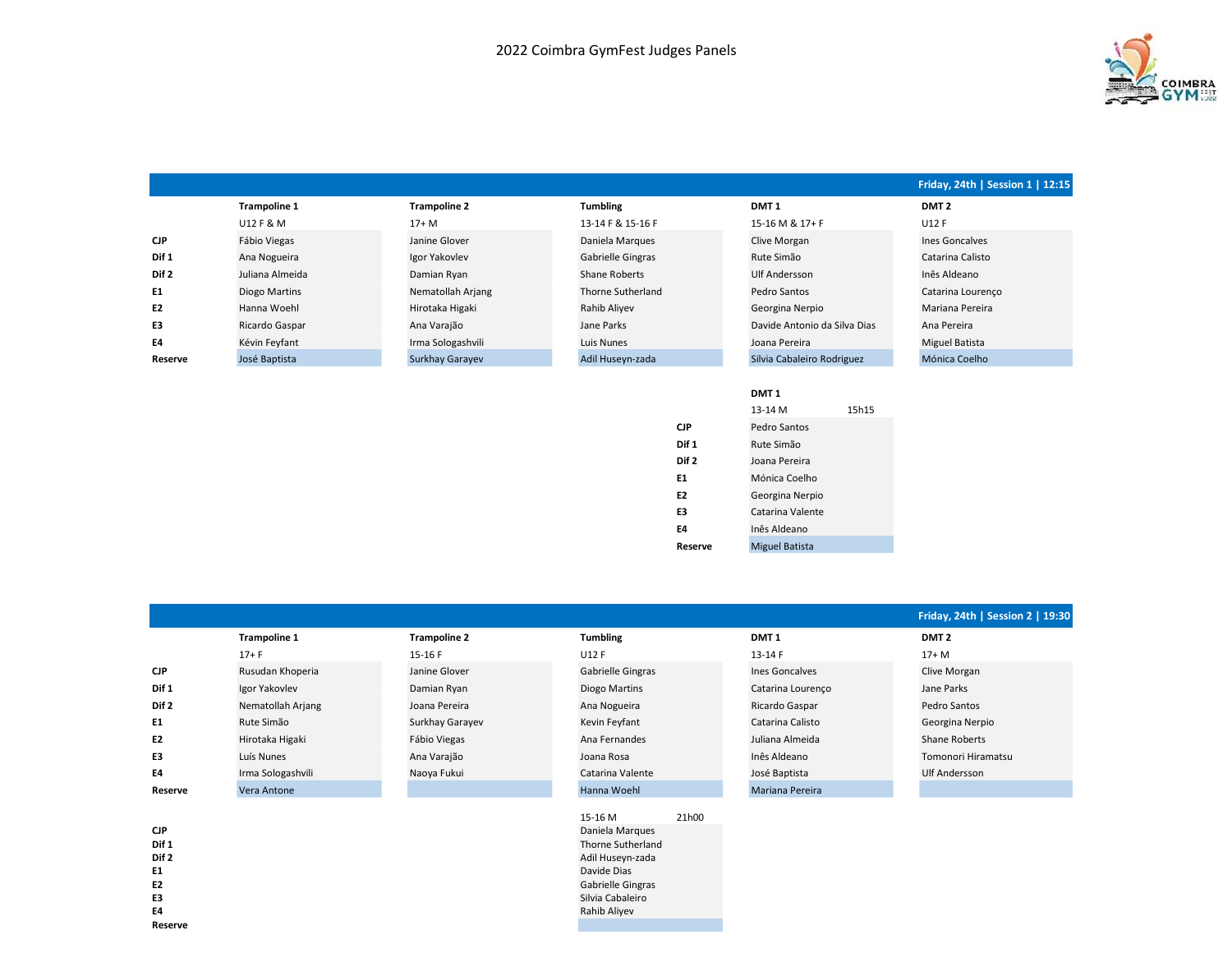## 2022 Coimbra GymFest Judges Panels

|                  |                          |                     |                           | Saturday, 25th   Session 1   9h00 TUM & DMT   9h45 TRA |
|------------------|--------------------------|---------------------|---------------------------|--------------------------------------------------------|
|                  | <b>Trampoline 1</b>      | <b>Trampoline 2</b> | <b>Tumbling</b>           | <b>DMT</b>                                             |
|                  | 15-16 M                  | 13-14 F             | U12 M & 13-14 M           | 15-16 F                                                |
|                  |                          |                     |                           |                                                        |
| <b>CJP</b>       | <b>Thorne Sutherland</b> | Ana Varajão         | Rute Simão                | Damian Ryan                                            |
| Dif 1            | Sara Lopes               | Ricardo Gaspar      | Jane Parks                | Marilia Abana                                          |
| Dif <sub>2</sub> | António Vieira           | Catarina Calisto    | Gabrielle Gingras         | Fábio Viegas                                           |
| E1               | Igor Yakovlev            | Catarina Lourenço   | Joana Rosa                | Hirotaka Higaki                                        |
| E <sub>2</sub>   | Surkhay Garayev          | Ana Nogueira        | Ana Arrais                | Georgina Nerpio                                        |
| E3               | Irma Sologashvili        | Juliana Almeida     | Rahib Aliyev              | Davide Antonio da Silva Dias                           |
| E4               | Pedro Santos             | Rui Mascarenhas     | Catarina Valente          | André Ferreira                                         |
| Reserve          | <b>Shane Roberts</b>     | Inês Aldeano        |                           |                                                        |
|                  |                          |                     |                           |                                                        |
|                  | 11h15                    |                     | 9h45                      | 10h30                                                  |
|                  | 13-14 M                  |                     | 17+ F & M & 15-16 F Final | U12 M & U12 F Final                                    |
| <b>CJP</b>       | Sara Lopes               |                     | Rute Simão                | Damian Ryan                                            |
| Dif 1            | Thorne Sutherland        |                     | Jane Parks                | Marilia Abana                                          |
| Dif <sub>2</sub> | António Vieira           |                     | Gabrielle Gingras         | Fábio Viegas                                           |
| E1               | Joana Rosa               |                     | <b>Ines Goncalves</b>     | Hirotaka Higaki                                        |
| E <sub>2</sub>   | Surkhay Garayev          |                     | Ana Arrais                | Georgina Nerpio                                        |
| E3               | Irma Sologashvili        |                     | Rahib Aliyev              | Mónica Coelho                                          |
| E4               | Pedro Santos             |                     | Joana Pereira             | André Ferreira                                         |
| Reserve          | <b>Diogo Martins</b>     |                     |                           | Davide Antonio da Silva Dias                           |

## Saturday, 25th | Session 2 | 19h15 TUM & DMT | 20h25 TRA

|                | <b>Trampoline 1</b><br>U12 F Final & 17+ F Final | <b>Trampoline 2</b><br>U12 M Final & 17+ M Final | <b>Tumbling</b><br>U12 Final |       | <b>DMT</b><br>13-14 F & M Final |
|----------------|--------------------------------------------------|--------------------------------------------------|------------------------------|-------|---------------------------------|
|                |                                                  |                                                  | 13-14 F Final                | 20h25 |                                 |
| <b>CJP</b>     | Janine Glover                                    | Thorne Sutherland                                | Rute Simão                   |       | Ines Goncalves                  |
| Dif 1          | <b>Gabrielle Gingras</b>                         | Clive Morgan                                     | Daniela Margues              |       | Diogo Martins                   |
| Dif 2          | Hirotaka Higaki                                  | Surkhay Garayev                                  | Fábio Viegas                 |       | Ricardo Gaspar                  |
| E1             | Irma Sologashvili                                | Davide Antonio da Silva Dias                     | Rahib Aliyev                 |       | Juliana Almeida                 |
| E <sub>2</sub> | André Ferreira                                   | Ana Arrais                                       | Pedro Santos                 |       | Catarina Lourenco               |
| E3             | Igor Yakovlev                                    | Ana Varajão                                      | Ana Fernandes                |       | Ana Nogueira                    |
| E4             | Sara Lopes                                       | Marilia Abana                                    | António Vieira               |       | Inês Aldeano                    |
| Reserve        |                                                  |                                                  | Catarina Valente             |       | Catarina Valente                |

|                  | 15-16 M Final<br>19h50 | 20h25<br>15-16 F & M Final |
|------------------|------------------------|----------------------------|
| <b>CJP</b>       | Rute Simão             | Damian Ryan                |
| Dif 1            | Daniela Margues        | <b>Ines Goncalves</b>      |
| Dif <sub>2</sub> | Fábio Viegas           | Ulf Andersson              |
| E1               | Rahib Aliyev           | Georgina Nerpio            |
| E <sub>2</sub>   | Pedro Santos           | <b>Shane Roberts</b>       |
| E3               | Joana Pereira          | Jane Parks                 |
| E4               | António Vieira         | Silvia Cabaleiro Rodriguez |
| Reserve          |                        |                            |